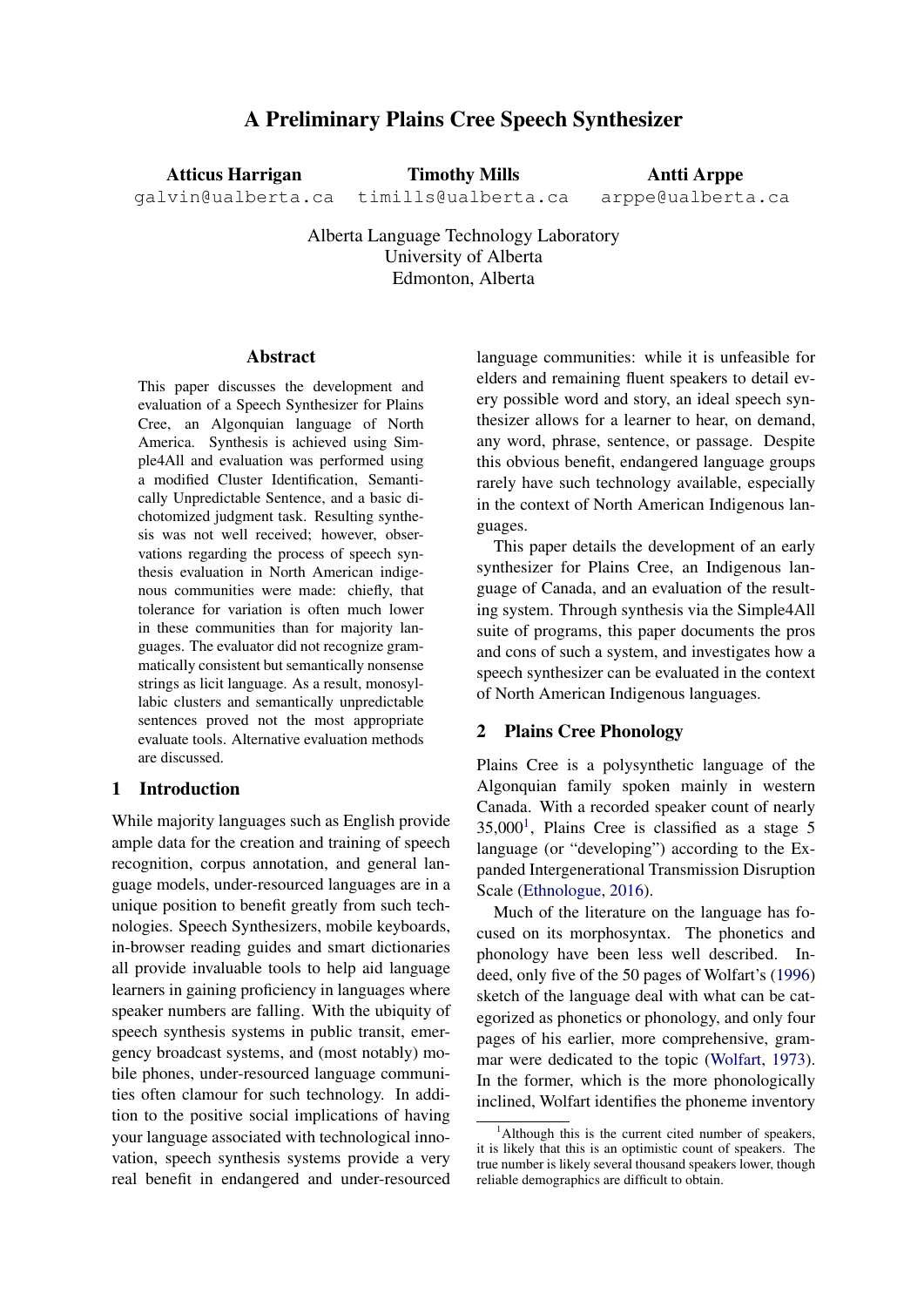of Plains Cree as containing eight consonants, two semi-vowels/glides, and seven vowels (three short and four long). $<sup>2</sup>$  $<sup>2</sup>$  $<sup>2</sup>$ </sup>

Although Plains Cree vowels are distinguished by length, it is also the case that the long vowels are qualitatively different from the short vowels (with the short vowels being less peripheral than their long counterparts [\(Harrigan and Tucker,](#page-8-1) [2015;](#page-8-1) [Muehlbauer,](#page-9-2) [2012\)](#page-9-2)). Further, the issue of quality is exacerbated by the language's system of stress, which is poorly understood. Consonants show similar, though better understood, variation. Stops are generally voiceless word initially, geminated when between two short vowels, and show free-variation between voiced and voiceless realization otherwise [\(Wolfart,](#page-9-0) [1996\)](#page-9-0). The affricate /ts/ and fricative /s/ appear in seemingly free variation with  $[t]$  and  $[$ ], respectively [\(Wol](#page-9-0)[fart,](#page-9-0) [1996\)](#page-9-0). Plains Cree also possesses diphthongs, though only as allophonic realizations of vowels adjacent to glides. When either long or short /a/, /o/, or /e/ occur before /j/ the diphthongs [aI], [oI], [eI] occur (respectively). When these come before /w/, the diphthongs  $[a\sigma]$ ,  $[\sigma\sigma]$ , and  $[e\sigma]$  are realized (respectively). When short or long /i/ occurs before /j/, it is lengthened; when short /i/ comes before /w/, [o] is realized, while long /i:/ in the same position produces the diphthong [iv]

Possible syllables are described by [Wolfart](#page-9-0) [\(1996,](#page-9-0) 431) as having an optional onset composed of a consonant (optionally followed by a /w/ if the consonant is stop, an affricate, or /m/), a vowel nucleus, followed by an optional coda composed of a single consonant or either an /s/ or /h/ followed by a stop/affricate. According to [Wolfart](#page-9-0) [\(1996,](#page-9-0) 431) the vast majority of Cree syllables have no coda.

Plains Cree has a standardized orthography referred to as the Standard Roman Orthography (SRO) The standard is best codified by Okimâsis [and Wolvengrey](#page-9-3) [\(2008\)](#page-9-3) and makes use of a phonemic representation, ignoring allophonic variation such as the stop voicing described above. The standard also offers morphophonological information; for example, although the third-person singular *apiw* ('S/he sits') is pronounced /apo/, it is not written as such, so as to allow the reader to apply morphological rules such as inflecting for the imperative by removing the third-person

morpheme,  $\{-w\}$ , and adding  $\{-\tan\}$ . Were the third-person form written  $\langle$  apow $\rangle$  or  $\langle$  apo $\rangle$ . one might incorrectly expect the imperative form to be /apota:n/, rather than the correct /apita:n/. Vowels in the SRO are marked for length by using either a circumflex or macron over the vowel, and  $\langle e \rangle$  is always to be written as long. When diphthongs are allophonically present, the underlying phonemes are used, as in the example of [apo] being written as  $\langle$ apiw $\rangle$ . The orthography is mostly shallow: the seven consonants  $(p, t, k, ts, s, h, m,$ n/) are represented by single graphemes ( $\lt p$ , t, k , c, s, h, m, n > ); short vowels  $($ /a, i, o $)$  are written without any diacritic  $($ ), while long vowels (/a:, i:, o:, e:/) are written with a circumflex or macron  $( $\hat{a}, \hat{i}, \hat{o}, \hat{e}$  $>)$$ 

While this standard has been codified in Okimâsis and Wolvengrey [\(2008\)](#page-9-3), it is not universally (or even largely) adopted. While major publications such as [Masuskapoe](#page-8-3) [\(2010\)](#page-8-3), [Minde](#page-8-4) [\(1997\)](#page-8-4), or those put out by provincial/federal departments, are written in the SRO, many publications and communications (especially those informal) are done using nonstandard conventions. In the Maskwacîs Dictionary of Cree Words[\(1997\)](#page-8-5), for example,  $\langle$ ch $\rangle$  is used in place of  $\langle$ c $\rangle$ ,  $\langle$ h $\rangle$ is used (in addition to its regular phonemic representation) essentially to impart that a vowel is different than the expected English pronunciation, and vowel length is not identified. The Alberta Elder's Cree Dictionary [\(LeClaire et al.,](#page-8-6) [1998\)](#page-8-6) does mark vowel length, though  $\langle e \rangle$  is always written without length marking.

These orthographic variations, as well as the paucity of data provide challenges for language technology.

### 3 Speech Synthesis

Broadly speaking, speech synthesis comes in two main forms: *parametric* and *concatenative*. Parametric synthesis aims to recreate the particular rules and restrictions that exist to manipulate a sound wave as in speech [\(Jurafsky and Martin,](#page-8-7) [2009,](#page-8-7) 249). Concatenative synthesis, rather than focusing on recreating the parameters that produce speech, concerns itself with stitching together preexisting segments to create a desired utterance [\(Ju](#page-8-7)[rafsky and Martin,](#page-8-7) [2009,](#page-8-7) 250).

The contemporary focus of speech synthesis is so-called *text to speech* (TTS) [\(Jurafsky and Mar](#page-8-7)[tin,](#page-8-7) [2009,](#page-8-7) 249), wherein input text is transformed

<span id="page-1-0"></span><sup>&</sup>lt;sup>2</sup>There is only one /e/ phoneme in the language and it is generally considered long for historical reasons. Initially, Plains Cree did have a short /e/, but this eventually converged with long /i/ [\(Bloomfield,](#page-8-2) [1946,](#page-8-2) 1).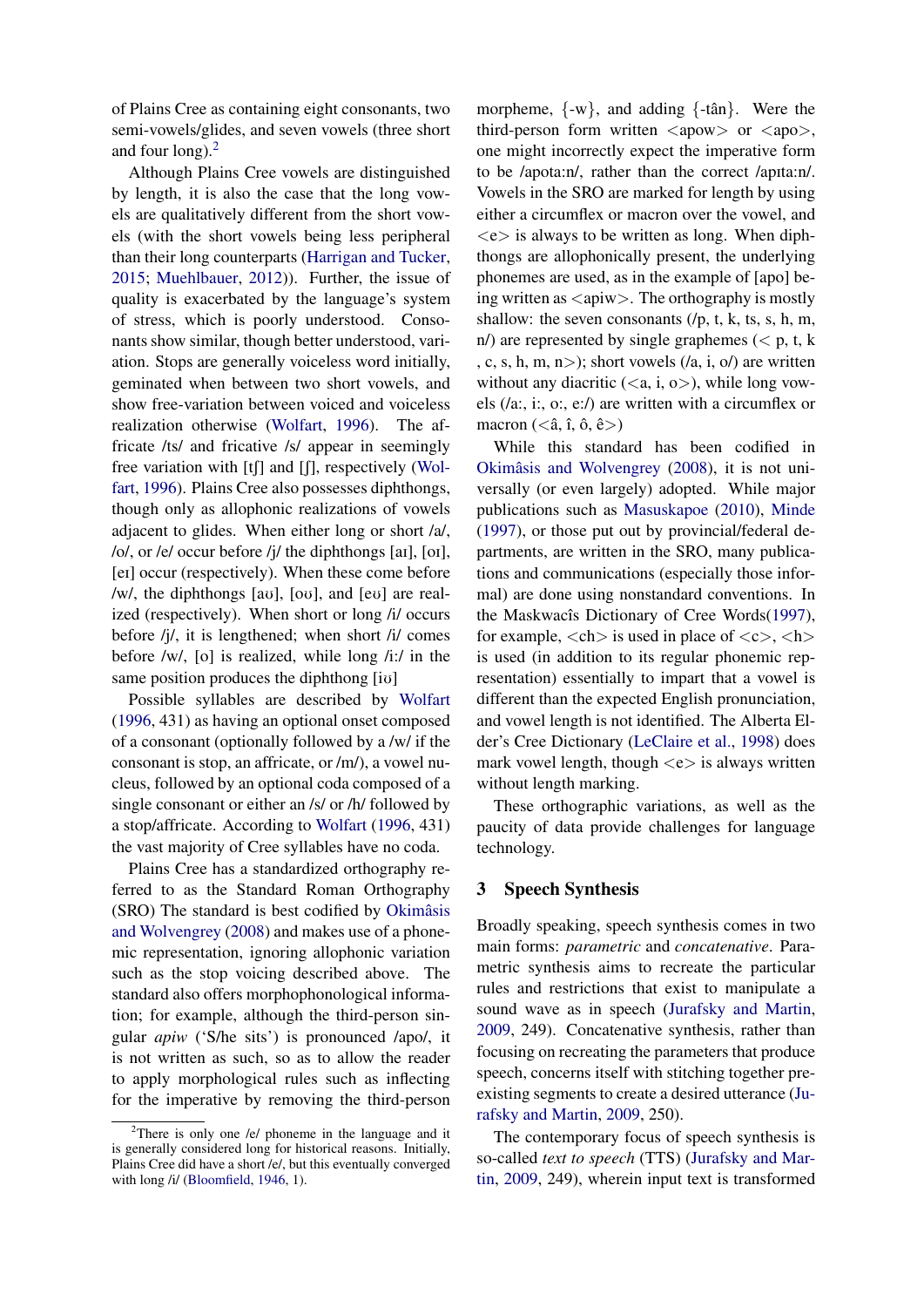into sound. In this process, text is phonemically represented and then synthesized into a waveform [\(Jurafsky and Martin,](#page-8-7) [2009,](#page-8-7) 250). Phonemic representation is accomplished though various means: dictionaries of pronunciation offer up a transcription of common words and sometimes even names, though these are almost guaranteed to *not* contain every single word a synthesizer could expect to encounter [\(Jurafsky and Martin,](#page-8-7) [2009\)](#page-8-7). As a result, other methods such as "letterto-sound" rules (which aims to provide a phonemic representation for a grapheme given a context) have also been employed [\(Black et al.,](#page-8-8) [1998\)](#page-8-8). Other units of representation have also been considered, such as those smaller than the phoneme [\(Prahallad et al.,](#page-9-4) [2006\)](#page-9-4). In general, most contemporary TTS systems generate a phonemic representation through machine learning [\(Jurafsky and](#page-8-7) [Martin,](#page-8-7) [2009,](#page-8-7) 260). [Black et al.](#page-8-8) [\(1998\)](#page-8-8), for example, instituted a system wherein a computer is fed set of graphemes and a set of allowable pronunciations for each of those graphemes, along with the probabilities of a particular grapheme-tophoneme pairing. More recent techniques such as those described by [Mamiya et al.](#page-8-9) [\(2013\)](#page-8-9) instead take a subset of speech and text data that are manually aligned and, using machine learning algorithms, learn the most likely phonemic representation of each grapheme given the context. In any case, grapheme-to-phoneme alignment results in a system that is able to produce sound for a given text sequence. A speech synthesis system will also provide intonational information to best reflect naturalistic speech [\(Jurafsky and Mar](#page-8-7)[tin,](#page-8-7) [2009,](#page-8-7) 264).

While there have been speech synthesis efforts for minority language [\(Duddington et al.,](#page-8-10) [n.d\)](#page-8-10), little focus has been paid to North American languages. Although there appears to be a Mohawk voice available for the eSpeak open-source soft-ware project [\(Duddington et al.,](#page-8-10) [n.d\)](#page-8-10), the only published account of an Indigenous language synthesizer seems to be a 1997 technical report detailing a basic fully-concatenative synthesizer for the Navajo language [\(Whitman et al.,](#page-9-5) [1997\)](#page-9-5). In this instance, the authors compiled a list of all possible diphones (two-phoneme pairs) and had a Navajo speaker read these in a list [\(Whitman](#page-9-5) [et al.,](#page-9-5) [1997,](#page-9-5) 4). These diphones were then manually segmented, concatenated, and adjusted for tone (as Navajo is a tonal language) [\(Whitman](#page-9-5)

[et al.,](#page-9-5) [1997\)](#page-9-5). According to the authors, although the system was small and lacked much of the data one might prefer when building a speech synthesizer, the concatenative method they used managed to produce an intelligible synthesizer [\(Whit](#page-9-5)[man et al.,](#page-9-5) [1997,](#page-9-5) 13). Other than this effort, it appears that speech synthesis for North American languages has been largely non-existent. The reason for this is likely due to the lack of resources in these languages. Languages of North America may lack even a grammar, though many will have a variety of recordings of important stories or conversations [\(Arppe et al.,](#page-8-11) [2016\)](#page-8-11). Few languages of North America have a standard and well established written tradition. As a result, speech synthesis development is necessarily difficult for these languages. Plains Cree, as one of the most widely spoken indigenous languages of North America with roughly 20,000 speakers [\(Harrigan](#page-8-12) [et al.,](#page-8-12) [2017\)](#page-8-12), provides relatively large amounts of standardized text for a North American language [\(Arppe et al.,](#page-8-13) [forthc.\)](#page-8-13). The sources range from biblical texts [\(Mason and Mason,](#page-8-14) [2000\)](#page-8-14), to narratives [\(Vandall and Douquette,](#page-9-6) [1987\)](#page-9-6), and even interviews between fluent speakers [\(Masuskapoe,](#page-8-3) [2010\)](#page-8-3). The texts used for TTS synthesis in this paper are described in Section [4.](#page-2-0)

### <span id="page-2-0"></span>4 Materials

### 4.1 Training Data

This study uses two varieties of materials: training data and a TTS toolchain. Training data comes in the form of the biblical texts of Psalms from [Canadian Bible Society](#page-8-15) [\(2005\)](#page-8-15). These texts, narrated by Dolores Sand, are accompanied by transcriptions in the SRO [\(Canadian Bible Society,](#page-8-15) [2005\)](#page-8-15). The audio files are uncompressed, stereo audio with a 16 bit depth, 44,100 sampling frequency. Not all Psalms were available as an audio recording, though 52 files totaling 2 hours 24 minutes and 50 seconds in length were available as training data. Because the toolchain discussed below requires files with only a single channel for input, the Psalm recordings were converted into mono-channel files using the *SoX* utility [\(Bagwell,](#page-8-16) [1998–2013\)](#page-8-16). Finally, the computation was completed on a virtual server with an Intel 2.67 GHz Xenon X5650 processor and 16 GB of RAM.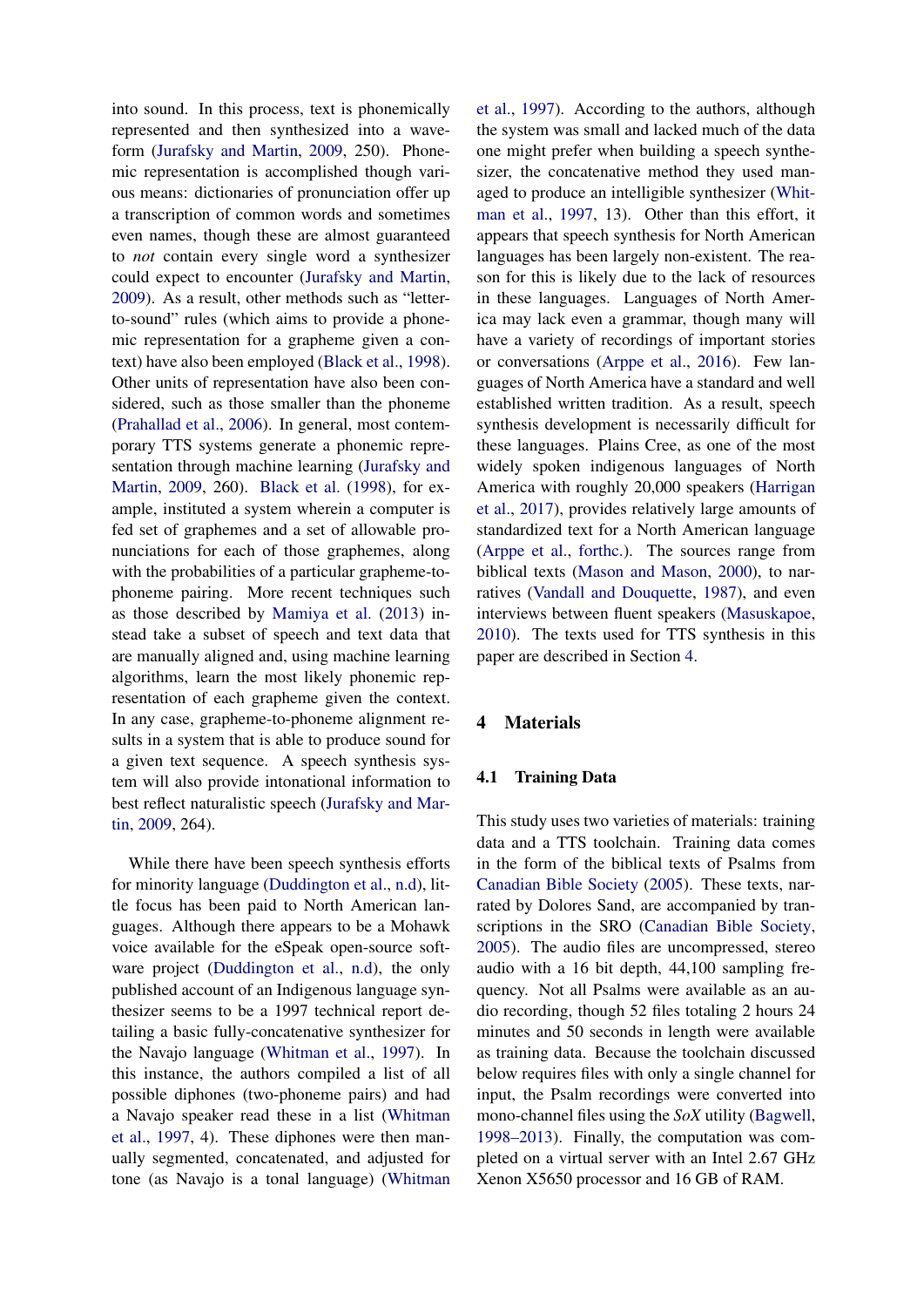### 4.2 Tool Chain

*Simple4All* [\(Simple4All,](#page-9-7) [2011–2014\)](#page-9-7) aims to develop lightly or unsupervised speech recognition/synthesis [\(Simple4All,](#page-9-7) [2011–2014\)](#page-9-7). Two of the major outputs of the project are *ALISA*, a lightly supervised alignment system [\(Simple4All,](#page-9-8) [2014\)](#page-9-8), and *Ossian*, a front-end synthesizer [\(Sim](#page-9-9)[ple4All,](#page-9-9) [2013-2014\)](#page-9-9). ALISA aligns based on ten minutes of pre-training data which has been manually segmented [\(Stan et al.,](#page-9-10) [2013\)](#page-9-10). The system learns and then attempts to align the rest of the training data and text transcript provided to it [\(Stan](#page-9-10) [et al.,](#page-9-10) [2013\)](#page-9-10) (as detailed later, ALISA alignment was not particularly successful, and so hand alignment was conducted.). Resulting from alignment is a set of utterance sound files and text files with the respective orthographic representation. These files are then fed directly to into Ossian which uses these data to train itself and produces a synthesized voice. Ossian itself is a 'collection of Python code for building text-to-speech (TTS) systems, with an emphasis on easing research into building TTS systems with minimal expert supervision' [\(Simple4All,](#page-9-9) [2013-2014\)](#page-9-9).

# 5 Evaluation

Two iterations of the synthesizer were created. The first iteration was built on alignment from AL-ISA. In order to evaluate the synthesized voice, a combination of various common metrics was used. Both functional (i.e. intelligibility of the system [\(Hinterleitner,](#page-8-17) [2017,](#page-8-17) 24)) and judgment (i.e. how pleasant the system is to use) tests were implemented. Ideally, at least a dozen participants would be used, but due to the limited number of people who speak and are literate in the language, and being mindful of the need to not bias speakers for future non-pilot level tests, one speaker was deemed appropriate for each iteration of the synthesis $3$ .

For functional level analysis, a modification of the Cluster Identification Task [\(Jekosch,](#page-8-18) [1992\)](#page-8-18) was used. In this modified task, basic V, CV, and CVC syllables (*not* words) were randomly

presented (at least twice, but as often as the participant requests) after which the participant was asked to write down what they heard. Although complex onsets and codas exist in Plains Cree, they are certainly less frequent, as discussed above. Although each possible syllable would ideally be presented at least once, the number of evaluations would total nearly 2000 items, a task too onerous for a single session and participant. In order to acclimate the participants, three test scenarios using English syllables from a native English speaker (/skwi/, /cle/, and /ram/) were run.

In addition to the Cluster Identification Task, the participant was asked to take part in a modified Semantically Unpredictable Sentence task (Benoît [et al.,](#page-8-19) [1996\)](#page-8-19). In this task the participant was asked to listen to sentences that, while morphosyntactically correct, were semantically unlikely such as  $\hat{e}$ -mowat s $\hat{e}$ hk $\hat{e}$ w, 'You eat the car', where  $\hat{e}$ *mowat* licenses any grammatically animate noun like *sêhkêw*, 'car,' but is much more likely to refer to food than a vehicle.

After listening to the stimuli at least twice, the participant was asked to write down what they heard. This test produces a situation wherein speakers are less able to rely on context for discrimination [\(Hinterleitner,](#page-8-17) [2017\)](#page-8-17) while making use of real words rather than just monosyllables. A total of 5 semantically regular sentences were also presented so as to investigate how well our system works. As we would expect a greater level of comprehension in these sentences, any other result would indicate very poor performance.

To assess the pleasantness of synthesis, a set of scales with opposing metrics was created. Scales where end points fall beyond metric markings were used (see Figures 1 and 2 for an example). This was done so as to avoid the tendency for participants to not rate at the ends of scales and the tendency for individuals to have difficulty in distinguishing a stimuli that is either terrible or very good [\(Hinterleitner,](#page-8-17) [2017\)](#page-8-17). The scales were comprised of the following pairs: Natural vs. Unnatural, Pleasant vs. Unpleasant, Quick vs. Slow, and overall Good vs Bad. Judgments were elicited for two utterances: one a an excerpt from the training data, and one a synthesis of an utterance pulled from a corpus [\(Arppe et al.,](#page-8-13) [forthc.;](#page-8-13) [Ahenakew,](#page-8-20) [2000;](#page-8-20) [Bear et al.,](#page-8-21) [1992;](#page-8-21) Kâ-Nîpitêhtêw, [1998;](#page-8-22) [Ma](#page-8-3)[suskapoe,](#page-8-3) [2010;](#page-8-3) [Minde,](#page-8-4) [1997;](#page-8-4) [Vandall and Dou](#page-9-6)[quette,](#page-9-6) [1987;](#page-9-6) [Whitecalf,](#page-9-11) [1993\)](#page-9-11). The use of non-

<span id="page-3-0"></span><sup>&</sup>lt;sup>3</sup>The second iteration actually contained two evaluations by the same participant due to the initial evaluation tasks containing non standard spellings in the Semanticaly Unpredictable Sentence and Judgment tasks. Only these tasks were re-administered (with new stimuli verified for orthographic consistency). The first evaluation of the second synthesizer was substantially similar to the second evaluation and so will not be detailed in this paper.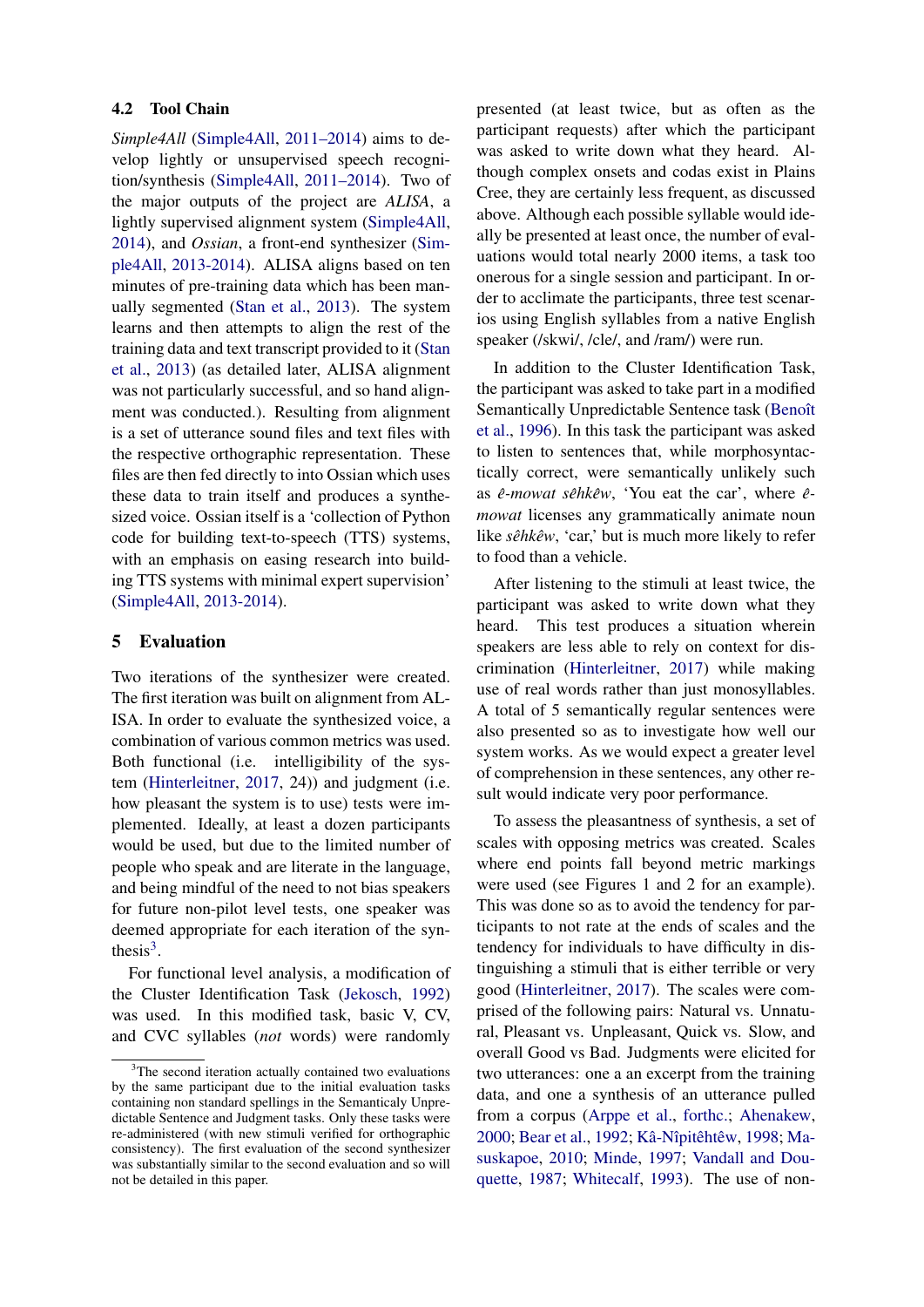synthesized data was used as a point of comparison. The identities of these stimuli were not made known to the participant. Because the participant was a former language instructor, general comments regarding the usefulness of the synthesizer were invited.

# 6 Results

Although the methodologies described above were carefully considered for the task of evaluation, major modifications had to be made once the evaluation was actually undertaken. The first iteration of the synthesizer proved difficult for evaluation, with the participant barely able to complete most of the tasks. According to the participant, syntheses were unintelligible, unpleasant, too quick, and overall bad. Listening to the syntheses through headphones was so jarring that evaluation was done through basic laptop speakers. Judgment assessment of longer utterances was extremely difficult for the participant, and stimuli were deemed to be too long. The cause of this poor synthesis is likely due to the fact that ALISA managed to align only 24 minutes of nearly 2.5 hours of training data.

To respond to this issue, the entirety of the training data was aligned by hand. This second iteration of the synthesizer was substantially more natural, intelligible, and pleasant. As the first participant's schedule was quite busy, a second participant was recruited. This participant was a male, middle-aged former Cree-language teacher who is proficient in the SRO. The following section details the evaluation of the second iteration of the speech synthesizer. All stimuli were presented in a randomized order.

# <span id="page-4-0"></span>6.1 Modified Cluster Identification Task

So as not to exhaust the participant, 70 clusters were presented. Of the tested clusters, 21 were identified correctly in their entirety. Another 16 were classified as minor errors (accepted variation in the orthograhy) such as 6 instances of  $\langle \hat{e} \rangle$  being written as  $\langle \hat{i} \rangle$  (likely the result of the two phonemes overlapping in vowel space [\(Harrigan](#page-8-1) [and Tucker,](#page-8-1) [2015\)](#page-8-1) as well as perhaps the influence of English orthography) and 7 long vowels being written as short vowels following by an  $\langle h \rangle$ (a common non-standard way of indicating that a vowel is long). These two types make up the majority (13/16) of minor errors. Together, mi-

nor errors and correctly identified clusters make up the majority of responses (53%). There were 11 items where the onset was misheard, with the majority of these (6) being  $\langle c \rangle$  misheard as  $\langle s \rangle$ . Given that  $\langle c \rangle$  represents /ts/, this is not wholly surprising. Remaining error types were smaller in their tokens: 3 clusters had a vowel identified correctly, but the participant missed the onset entirely; 4 vowels were identified with the correct quality but the wrong length; 6 clusters showed the wrong quality but the correct length; and 4 clusters were heard as incorrect vowel with incorrect lengths. See Table [6.1](#page-4-0) for a full list of stimuli and results. A highlighted row indicates a sentence where the participant's transcription deviated from the input. Boldface letters indicate where the deviance occurred.

### <span id="page-4-1"></span>6.2 Semantically Unpredictable Sentences

Semantically Unpredictable sentences showed similar results. All sentences where the participant's transcriptions varied from the SRO input were semantically unpredictable. The differences in transcription were nearly always restricted to differences in vowel length. In the one case where vowel quality differed (*kikî-sîkinik minôs*), the error was an instance of input  $\langle \hat{\tau} \rangle$  being written by the participant as  $\langle \hat{e} \rangle$ . As mentioned previously, this variation is unsurprising due to overlapping vowel spaces. Table [6.2](#page-4-1) summarizes the evaluation of the SUS task. Those sentences preceded by a hash-mark are semantically unpredictable, while those without are semantically predictable. As above, a highlighted row indicates a sentence where the participant's transcription deviated from the input, and boldface letters indicate where the deviance occurred.

### 6.3 Judgment Tasks

Impressionistic judgment of the synthesizer shows that the system performed worse than an actual native-speaker production. Figure 1 represent the evaluation of the synthesizer, and Figure 2 the representation of the natural utterance. Unlike the first iteration of the synthesizer (which was almost entirely rated as negatively as possible on all scales), the second synthesizer was rated as somewhat *unnatural, unpleasant* and *bad*, but not drastically so. The synthesizer was rated as only slightly slower than the middle ground between *quick* and *slow*. The naturally produced stimuli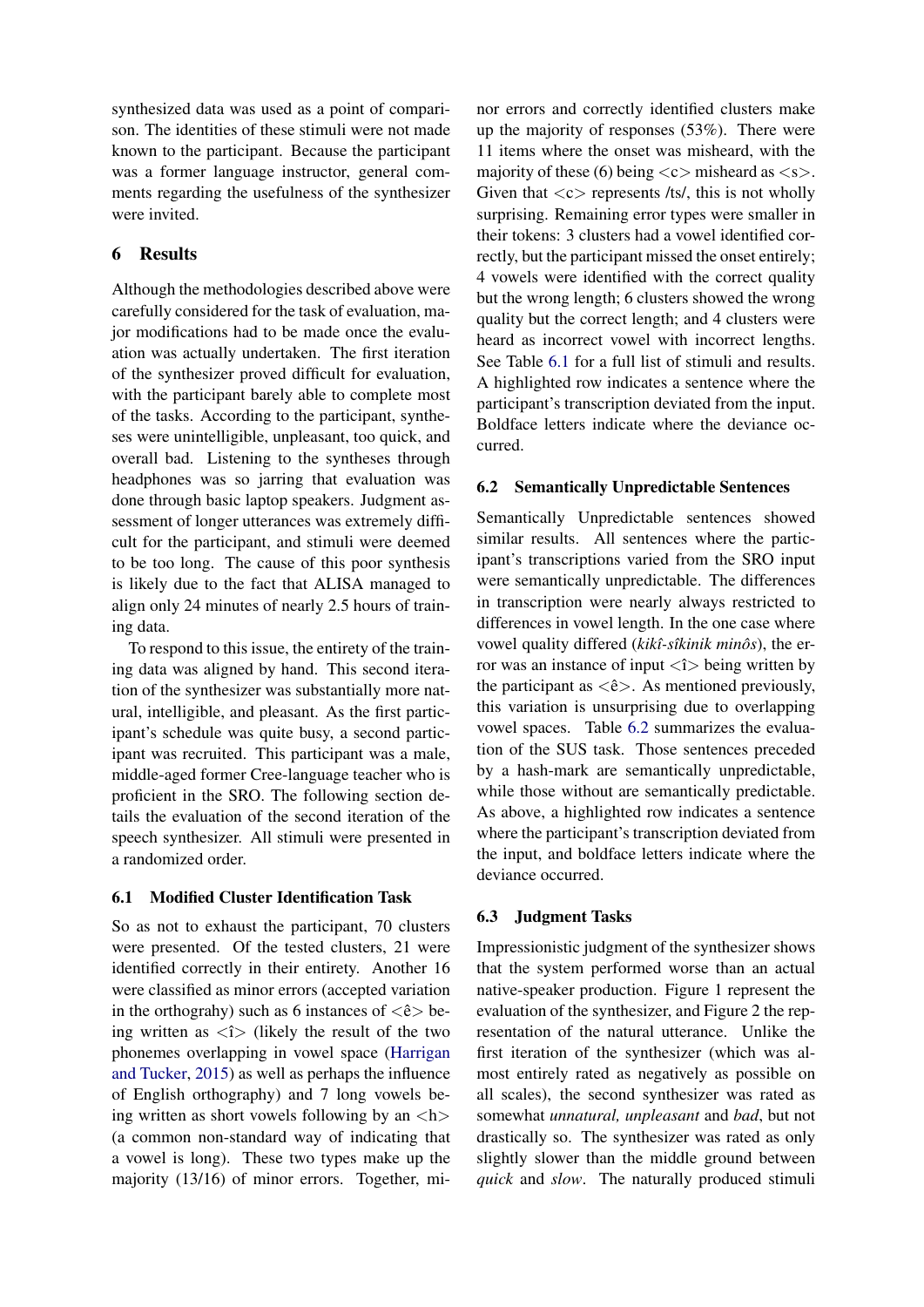| Stimulus | Heard     | Stimulus | Heard |
|----------|-----------|----------|-------|
| kit      | kit       | yit      | it    |
| tit      | kit       | wiit     | wiit  |
| coot     | <b>ot</b> | moot     | moht  |
| sat      | sat       | wot      | wot   |
| woot     | rot       | niit     | neet  |
| maat     | maat      | siit     | seet  |
| miit     | miit      | soot     | sat   |
| wit      | wit       | hot      | hot   |
| taat     | taat      | sit      | sit   |
| hat      | hat       | seet     | seet  |
| keet     | kit       | naat     | naat  |
| kot      | pat       | mot      | not   |
| kiit     | keet      | pot      | pat   |
| pat      | at        | yeet     | yit   |
| teet     | NA        | sot      | sot   |
| cot      | sot       | cit      | sit   |
| wat      | wat       | paat     | paat  |
| noot     | not       | heet     | hiht  |
| kaat     | kaat      | toot     | toht  |
| not      | not       | ceet     | siht  |
| haat     | hat       | hiit     | neht  |
| yaat     | yaat      | pit      | pit   |
| yot      | eewt      | kat      | kat   |
| ciit     | seet      | piit     | peet  |
| koot     | pat       | mat      | mat   |
| tiit     | teet      | yat      | yeet  |
| peet     | peet      | tot      | tot   |
| hoot     | hoht      | cat      | set   |
| neet     | neet      | hit      | ahiht |
| weet     | weet      | nit      | nit   |
| nat      | nat       | poot     | poht  |
| tat      | tat       | caat     | saht  |
| yiit     | eet       | waat     | waht  |
| yoot     | eewt      | meet     | miht  |
| mit      | mit       | saat     | seht  |

Table 1: Cluster Identification Results

showed almost the opposite pattern, being modestly *natural*, *pleasant*, *good*, and *slow*.

Interestingly, the naturally produced utterance was not judged to be maximally *natural, pleasant,* or *good*. This is likely due to the fact that the utterance was not of quick or conversational speech, but rather a *performed* recording of biblical text.

# 7 Discussion

Although a synthesizer was developed, alignment through ALISA was unsuccessful, with just 24 minutes of roughly 2.5 hours correctly aligned



Figure 1: Synthesized Voice Judgment Task Evaluation



Figure 2: Naturally Produced Voice Judgment Task Evaluation

(19%). According to the developer, Adriana Stan, despite attempting to create an alignment system for a wide variety of languages, polysynthetic languages such as Plains Cree were not considered or tested; as a result, ALISA's parameters disprefer very long words, instead assuming an error in processing (p.c. Adriana Stan, Jan 31, 2018). Although ALISA allowed for some adjustment in this respect, changing the average acceptable length for a word to any extent did not produce any significant increase in alignment (either by lowering or raising this threshold). Further, ALISA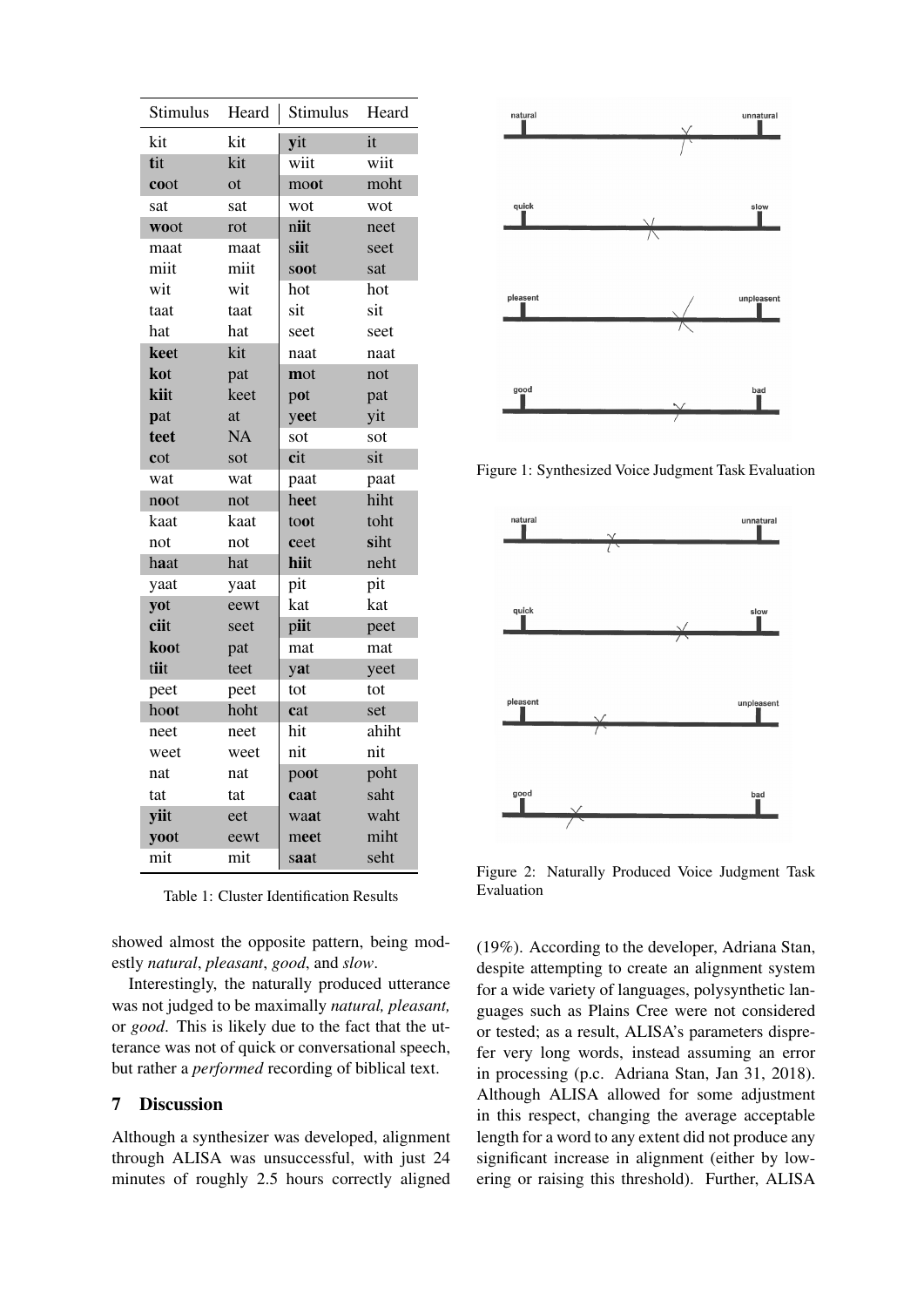| Input                       | <b>Participant Transcription</b> | <b>English Gloss</b>                     |
|-----------------------------|----------------------------------|------------------------------------------|
| # ê-pâhpisit sêhkêw         | ê-pahpisit sêhkêw                | 'The car laughs.'                        |
| # sîwinikan pimohtêw        | sîwinikan pimohtêw               | 'Sugar walks.'                           |
| #ê-postiskawacik kinosêwak  | ê-postiskawacik kinosêwak        | 'You put the fishes on.'                 |
| awâsis wâpahtam masinahikan | awâsis wâpahtam masinahikan      | 'A child sees a book'                    |
| ê-wiyâtikosit iyiniw        | ê-wiyâtikosit iyiniw             | 'The Indigenous person is happy'         |
| nâpêwê-mîcisot              | nâpêwê-mîcisot                   | 'The man is eating'                      |
| kinêpik nipâw               | kinêpik nipâw                    | 'A snake is sleeping'                    |
| #atim kiwî-saskamohitin     | atim kiwî-saskamôhîtin           | 'I am going to put a dog in your mouth.' |
| #kikî-sîkinik minôs         | kikî-sêkinik minôs               | 'The cat poured you.'                    |
| iskwêw pîkiskâtisiw         | iskwêw pîkiskâtisiw              | 'A woman is sad.'                        |

Table 2: Evaluated Sentences

seemed relatively successful for other agglutinating languages such as Finnish and Turkish with similarly long words; this suggests that the issue with alignment may be more complex than just word length.

The evaluation of hand-aligned data with Ossian synthesizer showed promising results. The second iteration of the synthesis was relatively well received by the second participant, who remarked that the speech synthesizer, while not perfect, was serviceable and represented an exciting opportunity for language learners. Despite this, multiple issues arose throughout the evaluation process. Most significant was the issue of orthographic proficiency. Because the tasks selected for this evaluation relied on written responses, only participants with strong literacy in SRO could be considered. This is especially problematic for Indigenous languages of Canada, as many of these varieties are historically oral languages. Few fluent speakers of Plains Cree actually possess the level of literacy needed for the evaluation tasks. This severely restricts who can participate in evaluation of the synthesizer. A side effect of this restriction was the scarce availability of a native speaker to review the stimuli (as one would prefer not to have reviewers act as participants in the study), leading to the several orthographic inconsistencies in the first evaluation for both iterations of the speech synthesizer. For the second iteration of the synthesizer, evaluation was re-administered for those items with orthographic inconsistencies. One solution to this issue is to eschew the need for writing. Instead of writing down what they hear, participants could be asked to provide wordto-word translations (insofar as possible) and to compare these with the intended meaning of the stimuli. Though this would not address the participants' ability to recognize particular graphemes, the lack of a need for literacy would allow for a signficantly larger number of participants than what would be available when requiring literacy in the SRO. Alternatively, participants could be asked to repeat what they have heard, though this would likely require a complete reworking of stimuli.

In building a synthesizer for Plains Cree, the full Simple4All toolchain proved unreliable. In addition to the issues faced in ALISA alignment for Plains Cree, documentation installation of the software provided multiple challenges with little documentation for support. Future endeavors should consider newer systems such as the Merlin project [\(Wu et al.,](#page-9-12) [2016\)](#page-9-12) which has been using Deep Neural Nets (DNN), a form of machine learning that seem to provide better results than the Hidden Markov Models (HMMs) used in the Simple4All project. Although no such comparison of DNN vs. other machine learning methods has been reported for synthesis of North American languages, DNN based systems such as Google's WaveNet report significantly better results than other techniques such as HMMs [\(van den Oord](#page-9-13) [et al.,](#page-9-13) [2016\)](#page-9-13). If continuing to use Simple4All, the results of this evaluation suggest that one should not use ALISA for text alignment. In addition, researchers should consider the use of prebuilt aligners for languages with similar phoneme inventories. In the case of Plains Cree, given that the phoneme inventory is a subset of English's, one could consider the use of force aligners built for English with a modified dictionary specific to Plains Cree. This should be feasible in theory, though it remains to be seen whether it is useful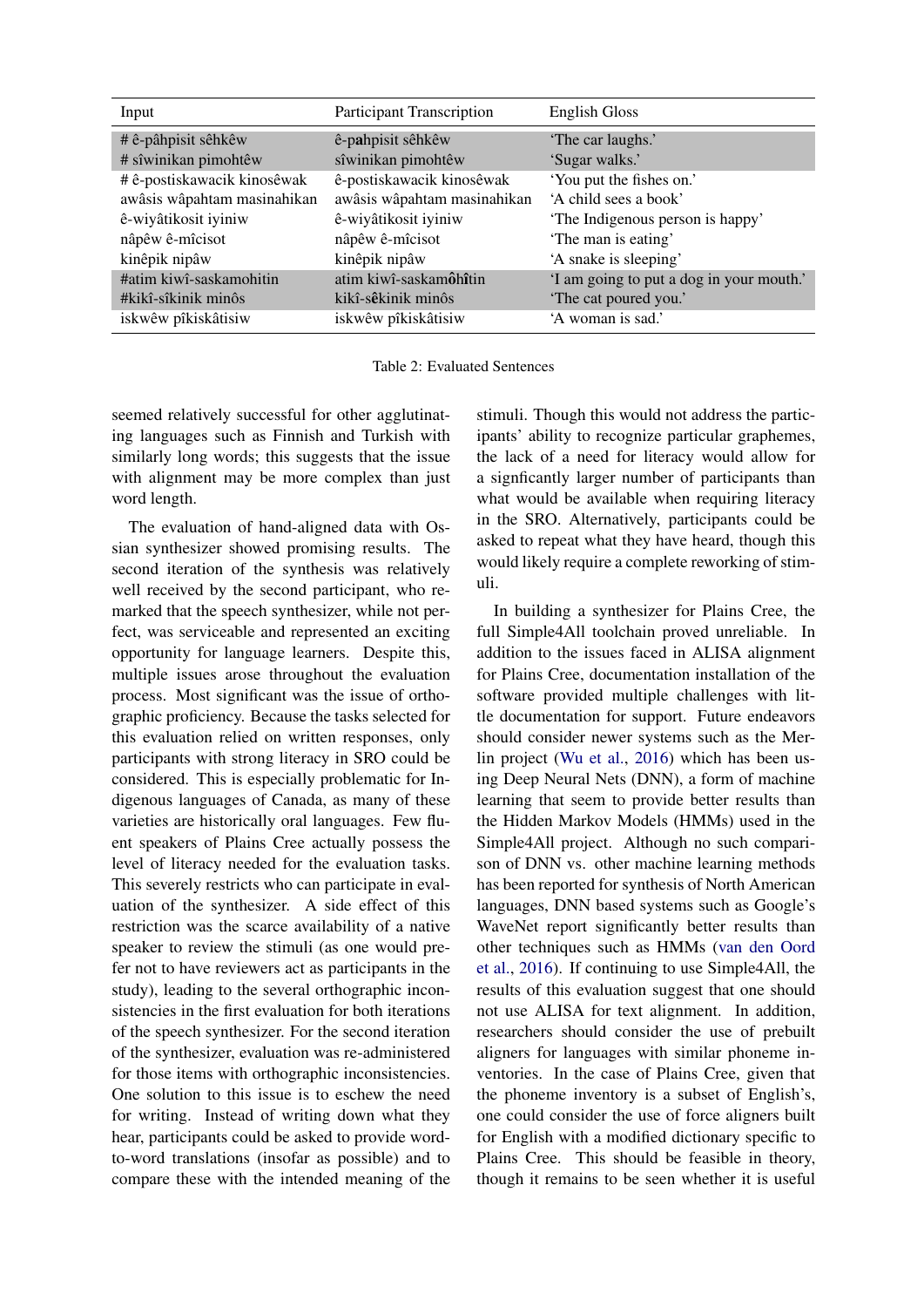in practice.

In regards to evaluation, the SUS task might best be abandoned altogether in assessing future Plains Cree synthesizers. Results showed very little difference between semantically unpredictable sentences and semantically predictable ones. Both participants noted that the 'unpredictable' sentences were, in fact, ungrammatical: the line between unlikely and allowable is very thin. It would be interesting to repeat this task with other native speakers, as it may be a participant-specific attribute (though this study's participants had experience as second-language instructors and were likely far more familiar with listening, identifying and interpreting odd, infelicitous, and/or mispronounced utterances than the average speaker). If this is a tendency that holds across native speakers of Plains Cree, it may be worth investigating the factors influencing these attitudes (such as a tendency for speakers of the language to be either very novice or very fluent, perhaps leading to a lack of familiarity or tolerance of variation as seen in the SUS task). Assuming this attitude holds for the general population, it would be best to choose somewhat semantically predictable, but less frequent, stimuli (e.g. *I ate the zebra*, where *zebra* is more predictable than *car*, but less predictable than *rabbit*) or avoid the SUS task entirely. Of course, this means the confound of semantic predictability endures, though this might be addressed presenting words in isolation (accepting that this does not allow for sentence level prosody to be assessed).

Based on the feedback from the participant, reducing the number of syllables presented would be beneficial, though the details of how to do so remain unclear, especially considering that this study ignored a large portion of possible syllables. Random sampling could be used by selecting simply one type of each sound in each syllable position (e.g. ensuring there is tested at least one syllable starting with a stop and ending with a fricative). Spreading out the set over many participants, such that every syllable is evaluated the same number of times but not by each participant, is perhaps a better solution as it allows every syllable to be evaluated; in this case, one would have to analyze results via some sort of mixed-effects model (where *speaker* acts as a random effect) to account for the variation between speakers. Further, this method requires many participants, an

inherent restriction in working with minority languages, especially those of North America. Finally, the first participant indicated that a few of the monosyllables, while unattested in dictionaries, were actually vulgarities. As this task was meant to assess only syllable intelligibility separately from word-level intelligibility, and due to their offensive nature, it is important that future studies remove these words or at least warn participants of their possible presence.

## 8 Conclusion

This paper presents one of the first parametric syntheses of an Indigenous language of Canada, using the Simple4All packages ALISA and Ossian. Based on roughly 2.5 hours of speech, this method of speech synthesis makes use of lightly supervised forced alignment to ease the workload required by the researcher. Although Simple4All has been used with a variety of languages [\(Sim](#page-9-7)[ple4All,](#page-9-7) [2011–2014\)](#page-9-7), the forced alignment was largely unsuccessful with the Plains Cree data. No conclusive reason could be found to account for this, though it may be that word length played a factor. In contrast, the results of the second synthesizer based on hand-aligned training data present promising results, with many of the stimuli being understood in their entirety. Although this second synthesizer was clearly identified as nonnatural speech, its output was intelligible and relatively well received by the participant. Where the participant's transcription of stimuli deviated from the input, deviations generally concerned different vowel lengths. The results of this paper also indicate that careful consideration must be given to the evaluation frameworks, since those techniques that have become established and applied successfully for majority languages may not be suitable for Indigenous languages, at least for those in the Canadian context.

### Acknowledgements

The authors of this paper would like to thank Dolores Sand, the speaker on whom the synthesis was based for here willingness to have her data used in this project. We would also like to thank Martti Vainio, Antti Suni, and Adriana Stan for not only their work in developing Simple4All, but their generosity in helping to troubleshoot throughout the synthesis. This research was supported by the Social Sciences and Humanities Research Council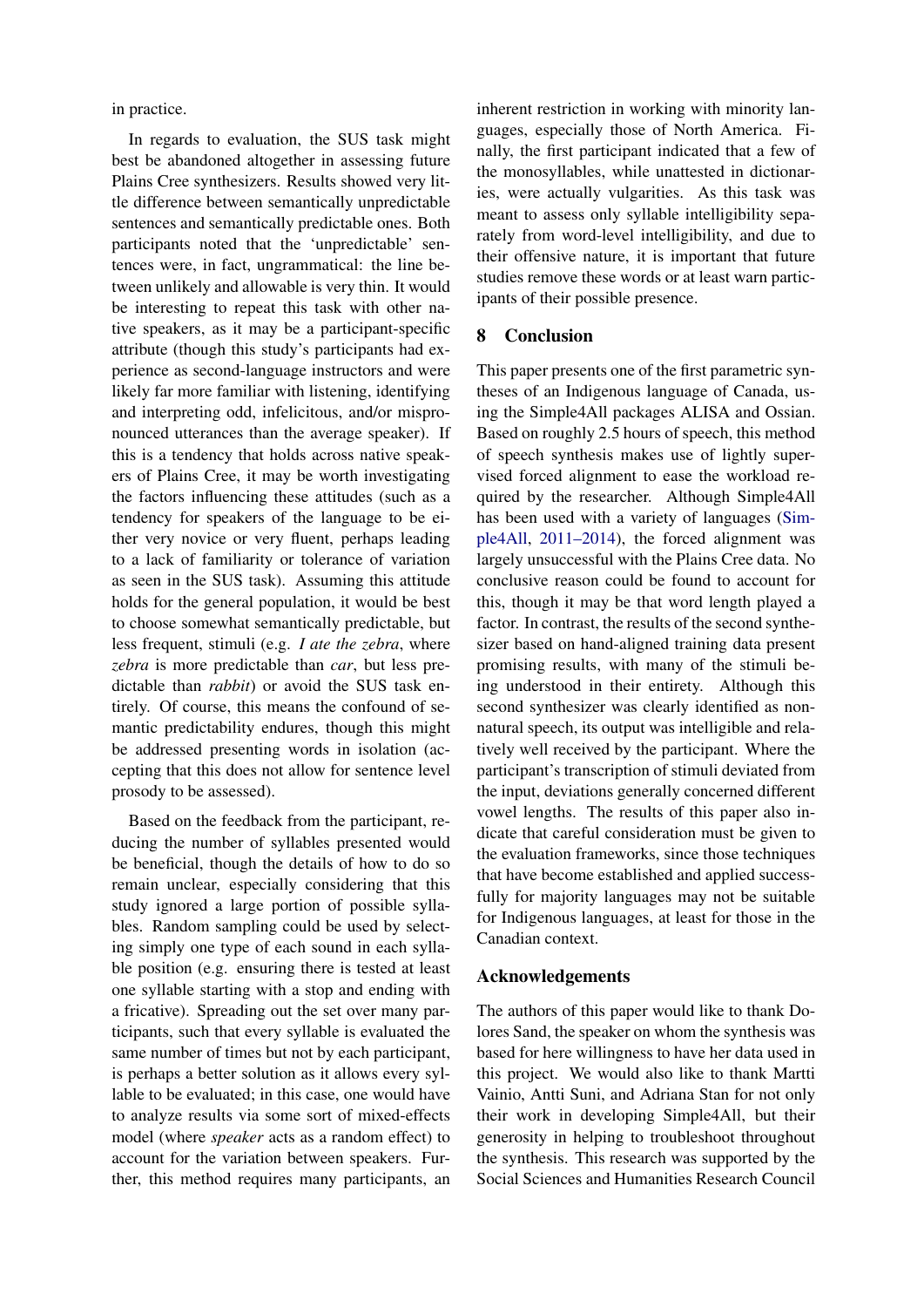of Canada (Grants 890-2013-0047 and 611-2016- 0207), the University of Alberta Kule Institute for Advanced Study Research Cluster Grant, and a Social Sciences and Humanities Research Council of Canada Doctoral Fellowship. We would also like to thank Arok Wolvengrey and Jean Okimâsis for their help in reviewing stimuli, Arden Ogg for helping to facilitate our relationship with Dolores Sand, and community members of Maskwacîs, Alberta for their input throughout the process of developing the synthesizer. Finally, we would like to thank our anonymous participants for their expertise, patience, and participation.

#### References

- <span id="page-8-20"></span>Alice Ahenakew. 2000. ah-ayîtaw isi ê-kîkiskêyihtahkik maskihkiy/They knew both sides of medicine: Cree tales of curing and cursing told by Alice Ahenakew, edited by HC Wolfart and F Ahenakew. *Publications of the Algonquian Text Society. Winnipeg: University of Manitoba Press*.
- <span id="page-8-11"></span>Antti Arppe, Jordan Lachler, Trond Trosterud, Lene Antonsen, and Sjur N Moshagen. 2016. Basic language resource kits for endangered languages: A case study of plains Cree. *CCURL*, pages 1–8.
- <span id="page-8-13"></span>Antti Arppe, Katherine Schmirler, Atticus G. Harrigan, and Arok Wolvengrey. forthc. A morphosyntactically tagged corpus for Plains Cree. In *Papers of the 49th Algonquian Conference*.
- <span id="page-8-16"></span>Chris Bagwell. 1998–2013. Sox – sound exchange, the swiss army knife of audio manipulation. [http://](http://sox.sourceforge.net/sox.html) [sox.sourceforge.net/sox.html](http://sox.sourceforge.net/sox.html).
- <span id="page-8-21"></span>Glecia Bear, Minnie Fraser, Irene Calliou, Mary Wells, Alpha Lafond, and Rosa Longneck. 1992. *kohkominawak ot ˆ acimowiniw ˆ awa/Our Grandmoth- ˆ ers' Lives: As Told In Their Own Words, edited by F Ahenakew and HC Wolfart*, volume 3. University of Regina Press.
- <span id="page-8-19"></span>Christian Benoît, Martine Grice, and Valérie Hazan. 1996. The SUS test: A method for the assessment of text-to-speech synthesis intelligibility using semantically unpredictable sentences. *Speech Communication*, 18:381 – 392.
- <span id="page-8-8"></span>Alan W. Black, Kevin A. Lenzo, and Vincent Pagel. 1998. Issues in building general letter to sound rules. In *The Third ESCA/COCOSDA Workshop on Speech Synthesis, Blue Mountains, Australia, November 26-29, 1998*, pages 77–80.
- <span id="page-8-2"></span>Leonard Bloomfield. 1946. Algonquian. In *Linguistic structures of Native America*, volume 6, pages 85–129. Viking Fund Publications in Anthropology, New York.
- <span id="page-8-15"></span>Canadian Bible Society. 2005. *kihci-masinahikan nikamowina: atiht k ˆ a-nawas ˆ onamihk ˆ* . Toronto: Canadian Bible Society.
- <span id="page-8-10"></span>Jonathan Duddington, Martin Avison, Reece Dunn, and Valdis Vitolins. n.d. eSpeak speech synthesizer.

<span id="page-8-0"></span>Ethnologue. 2016. Plains Cree.

- <span id="page-8-1"></span>Atticus Harrigan and Benjamin Tucker. 2015. Vowels spaces and reduction in Plains Cree. *Journal of the Canadian Acoustics Association*, 43(3).
- <span id="page-8-12"></span>Atticus G. Harrigan, Katherine Schmirler, Antti Arppe, Lene Antonsen, Trond Trosterud, and Arok Wolvengrey. 2017. Learning from the computational modelling of Plains Cree verbs. *Morphology*, 27(4):565– 598.
- <span id="page-8-17"></span>Florian Hinterleitner. 2017. *Quality of Synthetic Speech: Perceptual Dimensions, Influencing Factors, and Instrumental Assessment*, 1st edition. Springer Publishing Company, Incorporated.
- <span id="page-8-18"></span>Ute Jekosch. 1992. The cluster-identification test. In *CSLP-1992*.
- <span id="page-8-7"></span>Dan Jurafsky and James H. Martin. 2009. *Speech and language processing : An introduction to natural language processing, computational linguistics, and speech recognition*. Pearson Prentice Hall, Upper Saddle River, N.J.
- <span id="page-8-22"></span>Jim Kâ-Nîpitêhtêw. 1998. Counselling Speeches of Jim *Ka-Nˆ ˆıpiteht ˆ ew, edited by F Ahenakew and HC Wol- ˆ fart*. University of Manitoba Press.
- <span id="page-8-6"></span>Nancy LeClaire, George Cardinal, Emily Hunter, and Earle G. Waugh. 1998. *Alberta Elders' Cree Dictionary: Alperta ohci kehtehayak nehiyaw otwestamâkewasinahikan*, 1st edition. Edmonton: University of Alberta Press.
- <span id="page-8-9"></span>Yoshitaka Mamiya, Junichi Yamagishi, Oliver Watts, Robert A.J. Clark, Simon King, and Adriana Stan. 2013. Lightly Supervised GMM VAD to use Audiobook for Speech Synthesiser. In *Proc. ICASSP*.
- <span id="page-8-5"></span>Maskwachees Cultural College. 1997. *Maskwacˆıs Dictionary of Cree Words/Nehiyaw Pˆıkiskwewinisa*. Maskwachees Cultural College.
- <span id="page-8-14"></span>William Mason and Sophia Mason. 2000. *Oski Testament.* Toronto: Canadian Bible Society.
- <span id="page-8-3"></span>Cecilia Masuskapoe. 2010. *piko kˆıkway e-nakaciht ˆ at: ˆ kekˆ ek ot ˆ acimowina ˆ e-n ˆ ehiyawast ˆ eki, edited by HC ˆ Wolfart and F Ahenakew*. Algonquian and Iroquoian Linguistics.
- <span id="page-8-4"></span>Emma Minde. 1997. *kwayask ê-kî-pêkiskinowapahtihicik/Their Example Showed Me ˆ the Way, edited by F Ahenakew and HC Wolfart*. Edmonton: University of Alberta Press.